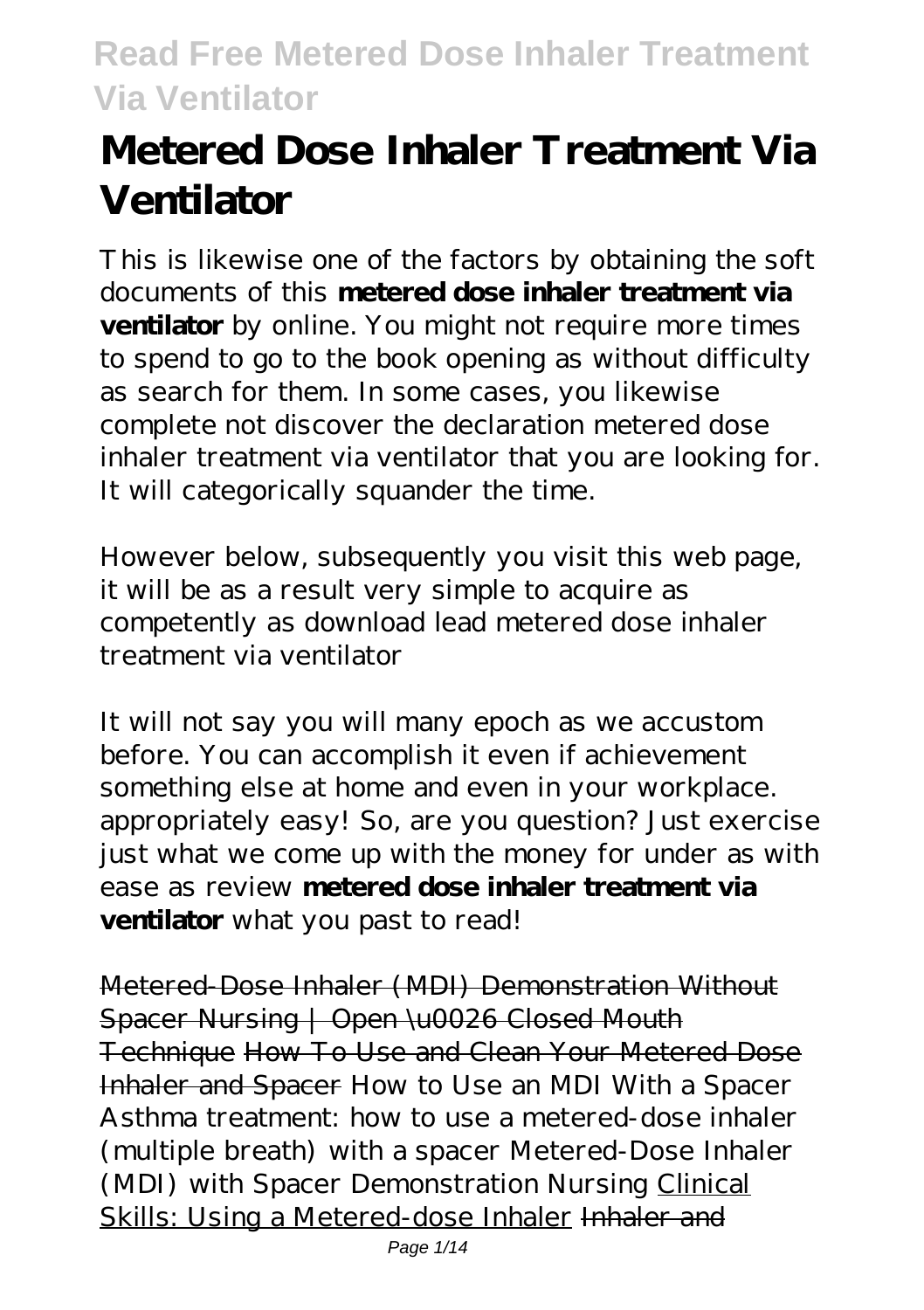Nebuliser Explanation - Asthma *How to Use Metered Dose Inhaler (MDI) | Asthma Treatment | Lung Disease |* Using an Inhaler \"Delivery of Medication via Metered Dose Inhalers\" by Craig Smallwood for OPENPediatrics Asthma treatment: how to use a metered-dose inhaler (single breath) with a spacer Using a metered dose inhaler with a spacer

How to Use Your NebulizerAsthma treatment: how to use a Turbuhaler *Using dry powder inhalers Metered Dose Inhaler, Proper Use Demonstration* How to use your Handihaler

Using an Inhaler with a Spacer MaskHow to correctly use an asthma inhaler *COPD Inhaler Techniques Video English 1 Ellipta*

How to Use a Diskus Inhaler*How to use your metereddose inhaler* Asthma treatment: how to use a pressurised metered-dose inhaler *How to Use Your Metered Dose Inhaler Metered dose inhalers* Using a metered dose inhaler (inhaler in mouth) Metered Dose Inhaler MDI HD *RT Clinic: Basics of using an MDI (Meter Dose Inhaler)+ Bonus clip on an Inspiratory Training Device* Metered Dose Inhaler Use Covid-19 Pandemic Response **Dr. Merlin talks about using metered dose inhalers vs. nebulizers during this pandemic**

Metered Dose Inhaler Treatment Via

How to use a metered-dose inhaler: Practice using your inhaler. Your medicine will work best if you use them correctly. The following steps will help you use your inhaler correctly: Prepare your inhaler: Remove the cap. Check to make sure there is nothing in the mouthpiece that could block the medicine from coming out.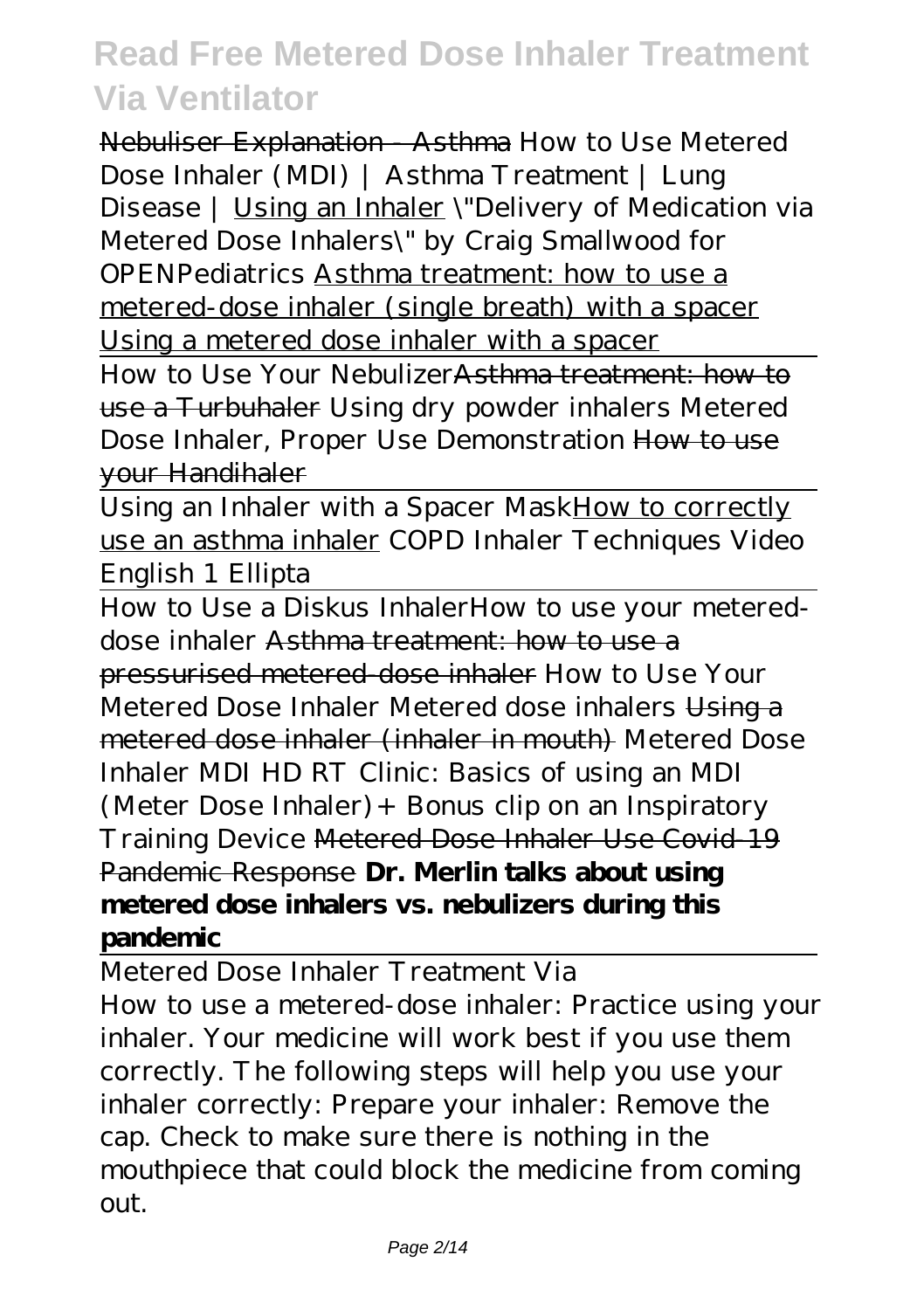How to Use A Metered-Dose Inhaler (Aftercare Instructions ...

A metered-dose inhaler (MDI) is a device that delivers a specific amount of medication to the lungs, in the form of a short burst of aerosolized medicine that is usually self-administered by the patient via inhalation.It is the most commonly used delivery system for treating asthma, chronic obstructive pulmonary disease (COPD) and other respiratory diseases.

Metered-dose inhaler - Wikipedia Inhaled therapy is essential for the treatment of asthma and chronic obstructive pulmonary disease (COPD). Why MDIs and DPIs are both used. There are two main types of inhalers for the delivery of respiratory drugs: the metered dose inhaler (MDI), which uses HFCs (mainly HFC-134a, and some HFC-227ea) as the propellant and the dry powder inhaler (DPI).

Metered Dose Inhalers - Fluorocarbons A metered dose inhaler (MDI), also known as an aerosol inhaler or puffer, is a device for delivering medicine directly into the lungs, for instance to treat asthma or COPD. It consists of a...

How to use a metered dose inhaler - Netdoctor A metered-dose inhaler is a handheld device that gives you a dose of medicine as a mist. You breathe the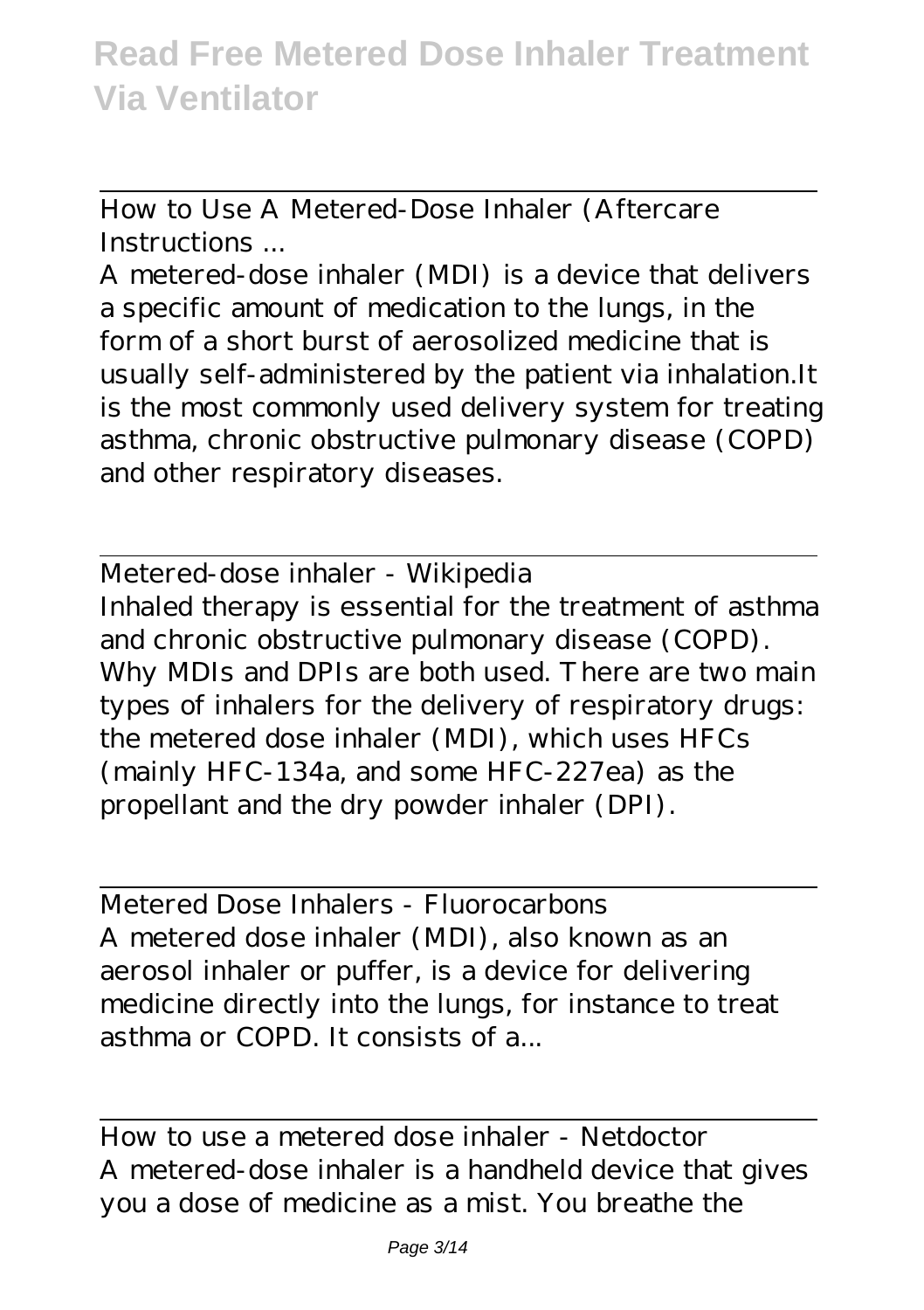medicine deep into your lungs to open your airways. A spacer is a tube that attaches to the mouthpiece of your metered-dose inhaler. The spacer helps make your inhaler easier to use.

How to Use A Metered-Dose Inhaler and a Spacer - What You ...

Treatment with a metered dose inhaler is delivered using a specialized spacer adapted for a tracheostomy or via an in-line respirator circuit adapter. Maintenance of the equipment Below are general suggestions that can serve as a guide. The frequencies suggested may be different; follow the recommendations of your child's health care team.

Administration of medication via tracheostomy - Complex ...

ICS can be given via a pressurized metered dose inhaler (PMDI) or a dry powder inhaler (DPI). For more information, see the section on delivery systems. Combination inhalers which deliver an ICS in combination with a long-acting beta- 2 agonist (LABA) are also available.

Inhaled corticosteroids | Prescribing information | Asthma ...

A metered-dose inhaler is a handheld device that gives you a dose of medicine as a mist. You breathe the medicine deep into your lungs to open your airways. The medicine either gives quick relief or long term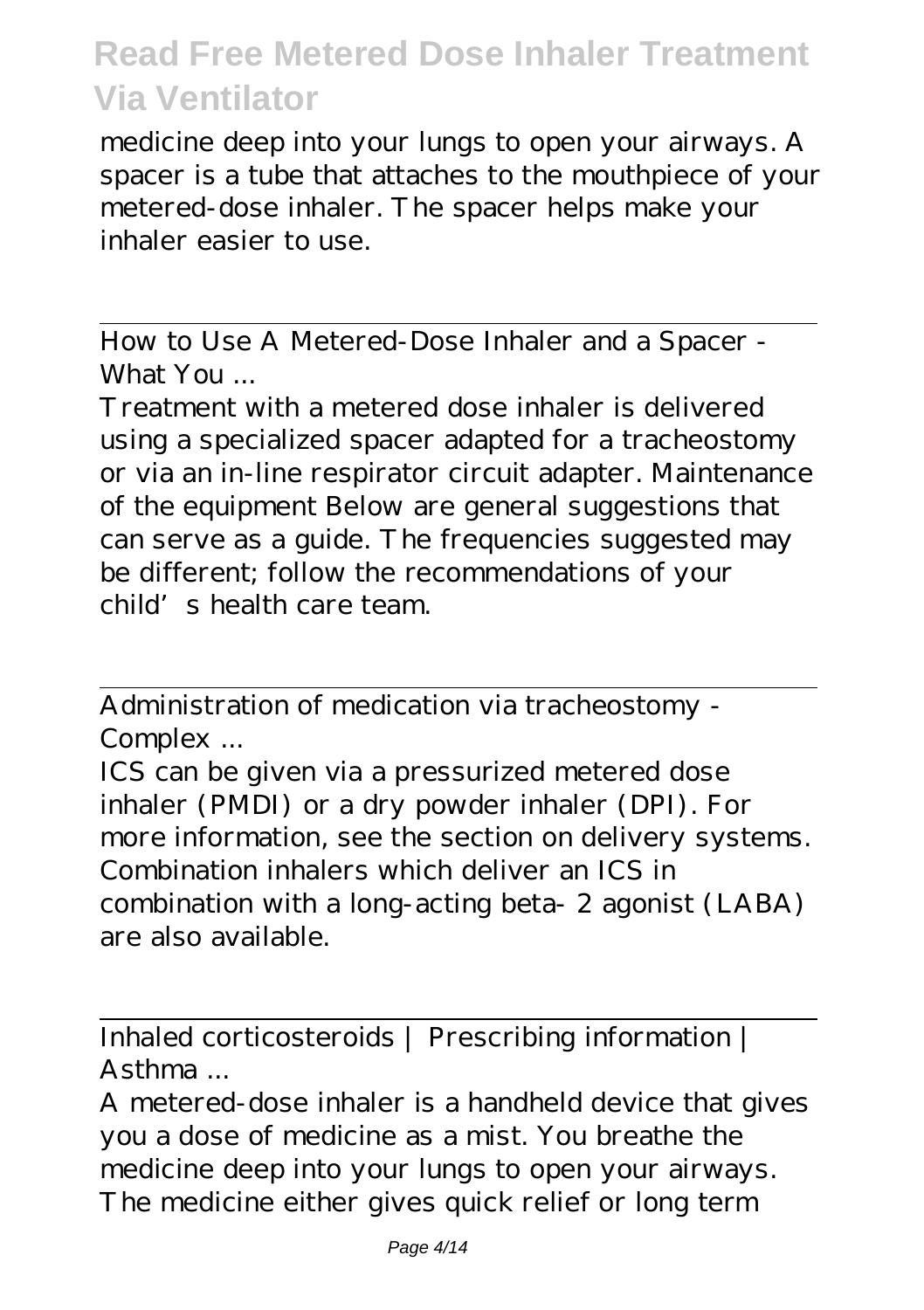control of symptoms. Common medicines include the following:

How to Use A Metered-Dose Inhaler - What You Need to Know corticosteroid and bronchodilator therapy should be delivered by pressurised metered-dose inhaler and spacer device, with a facemask if necessary; if this is not effective, and depending on the child's condition, nebulised therapy may be considered and, in children over 3 years, a dry powder inhaler may also be considered.

Respiratory system, drug delivery | Treatment summary ...

A team of Israeli researchers conducted a randomized placebo-controlled clinical trial to assess the safety and efficacy of a novel, metered-dose cannabis inhaler in 27 patients with chronic pain. Participants inhaled a precise dose containing either THC (at doses of either 0.5mg or 1mg) or placebo.

Clinical Trial: Cannabinoid Administration Via a Metered ...

A spacer is a tube that attaches to a metered dose inhaler (you don't need a spacer with a dry powder inhaler). It holds the medication until you can breathe it in. The spacer ensures that anyone...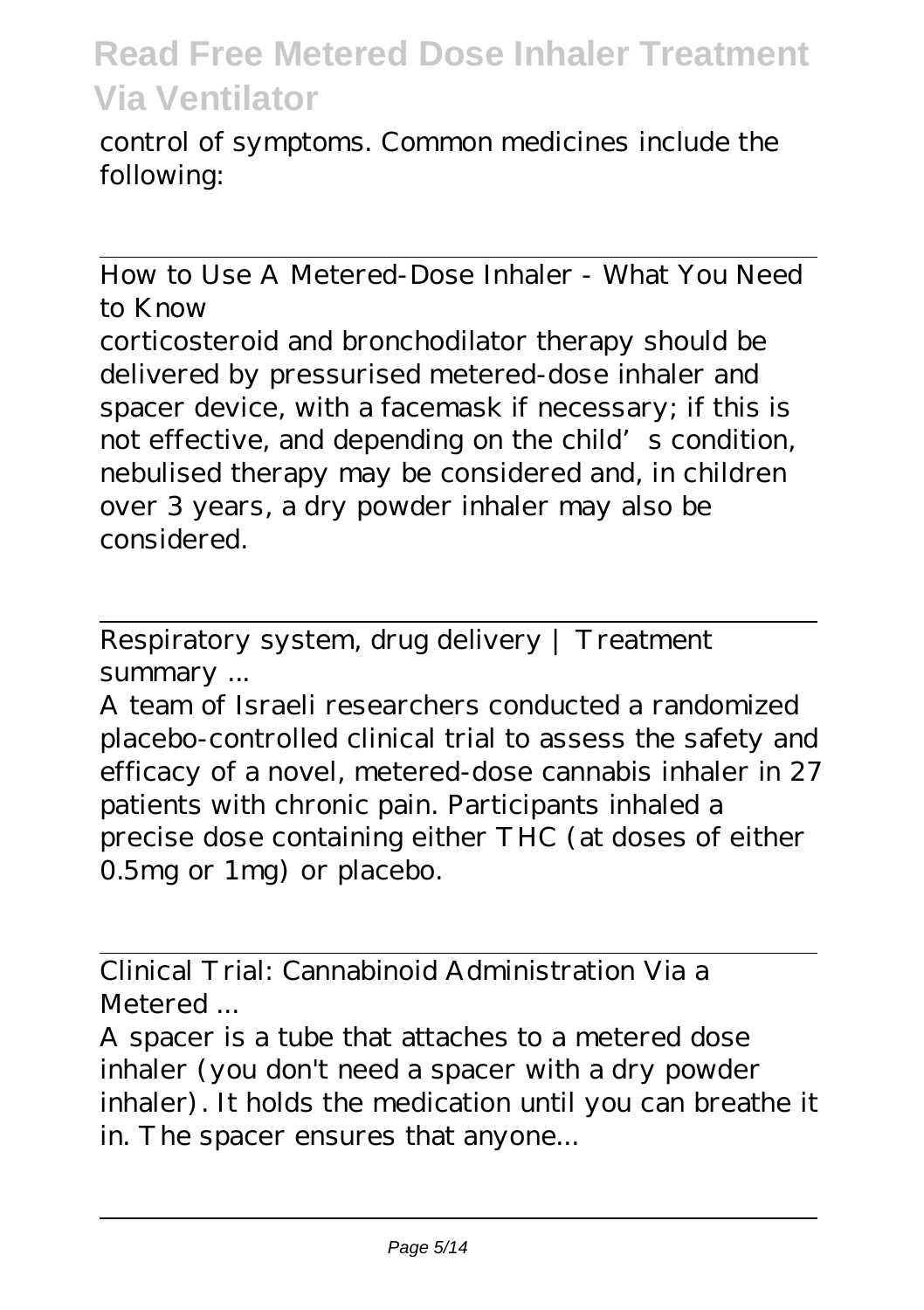Metered Dose Inhalers (MDIs) & Dry Powder Inhalers  $(DPI...$ 

The patient receives medication via the Optimist Smart Metered Dose Inhaler. The cloud-connected Optimist App downloads a treatment schedule to the inhaler and collects patient feedback. Via the Optimist Physician's Portal, patient efficacy feedback is monitored and treatment regimen updates sent to the inhaler.

Optimist Inhaler

March 26, 2020. Patients infected with the coronavirus (COVID-19 virus) often require inhaled bronchodilator medications (e.g., albuterol, levalbuterol). Because nebulizer therapy with bronchodilators for presumptive or confirmed COVID-19 patients may not be safe due to the generation of aerosols, which increases the risk that respiratory droplets will remain in the air and spread the virus, delivery of these drugs via metereddose inhalers (MDIs) is preferred.

Revisiting the Need for MDI Common Canister Protocols ...

Initially 2 mg 3-4 times a day, maximum single dose 8 mg (but unlikely to provide much extra benefit or to be tolerated), inhalation route preferred over oral route. By subcutaneous injection, or by intramuscular injection

SALBUTAMOL | Drug | BNF content published by **NICE**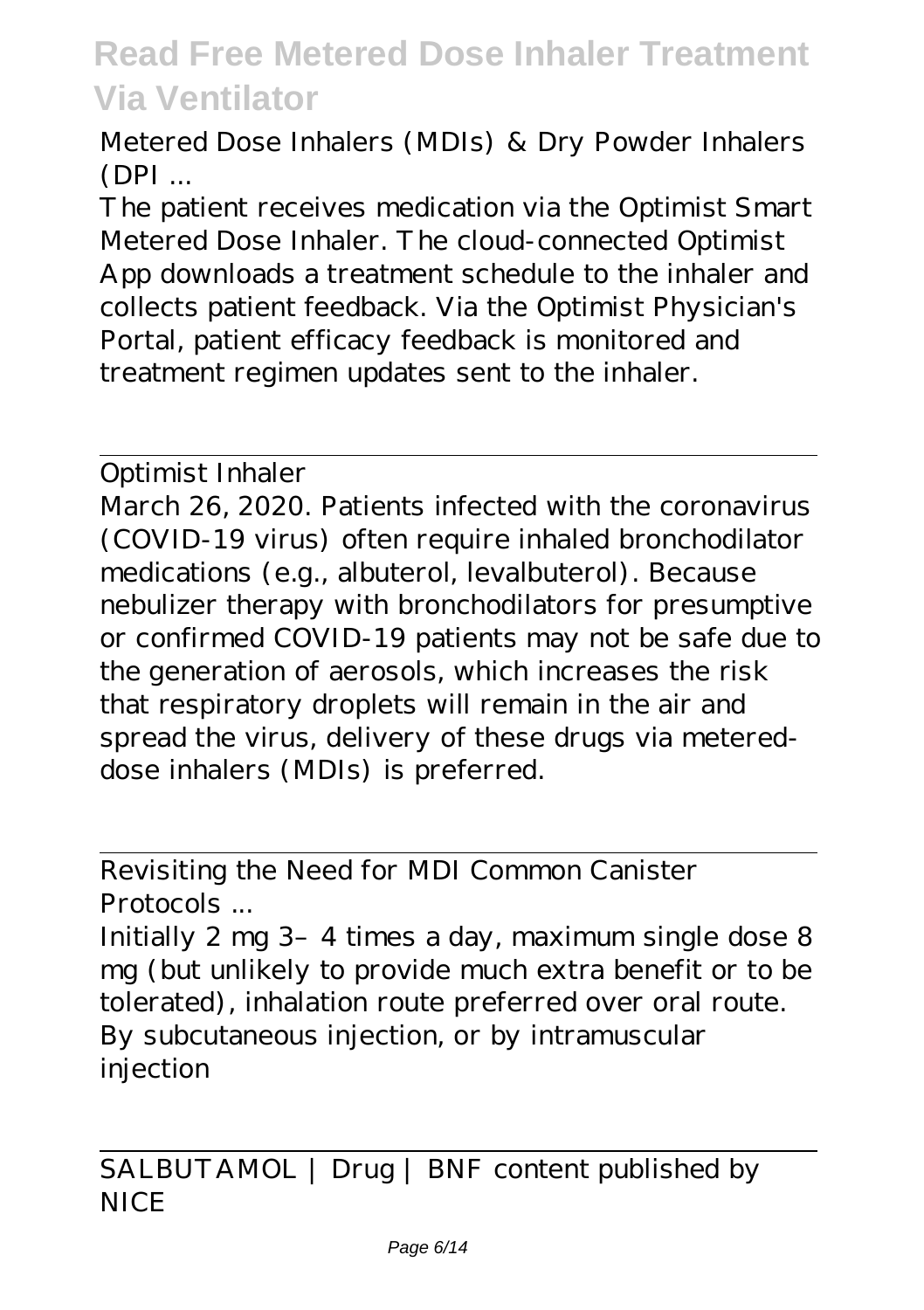Nov 03, 2020 (CDN Newswire via Comtex) -- The latest market research report titled Global Pressurized Metered Dose Inhaler Market 2020 by Manufacturers, Regions, Type and Application, Forecast to ...

Global Pressurized Metered Dose Inhaler Market 2020  $\mathsf{to}$ ...

Treatment of acute severe asthma with inhaled albuterol delivered via jet nebulizer, metered dose inhaler with spacer, or dry powder. Raimondi AC (1), Schottlender J, Lombardi D, Molfino NA. Author information: (1) Department of Medicine, University of Buenos Aires Medical School, Argentina. Despite the increasing use of dry powder formulations in the ambulatory setting, there is a paucity of information on the efficacy of this therapeutic modality to treat acute severe asthma.

Treatment of acute severe asthma with inhaled albuterol

The analysts advise that metered-dose inhalers with spacer devices be used instead of nebulisers, or that nebuliser solutions be used in a secure isolation room. Studies are still lacking, however,...

Is it okay to use inhalers during the Covid-19 pandemic ...

The administration of bronchodilators using a metereddose inhaler with spacer is an effective alternative to nebulizers for the treatment of children with acute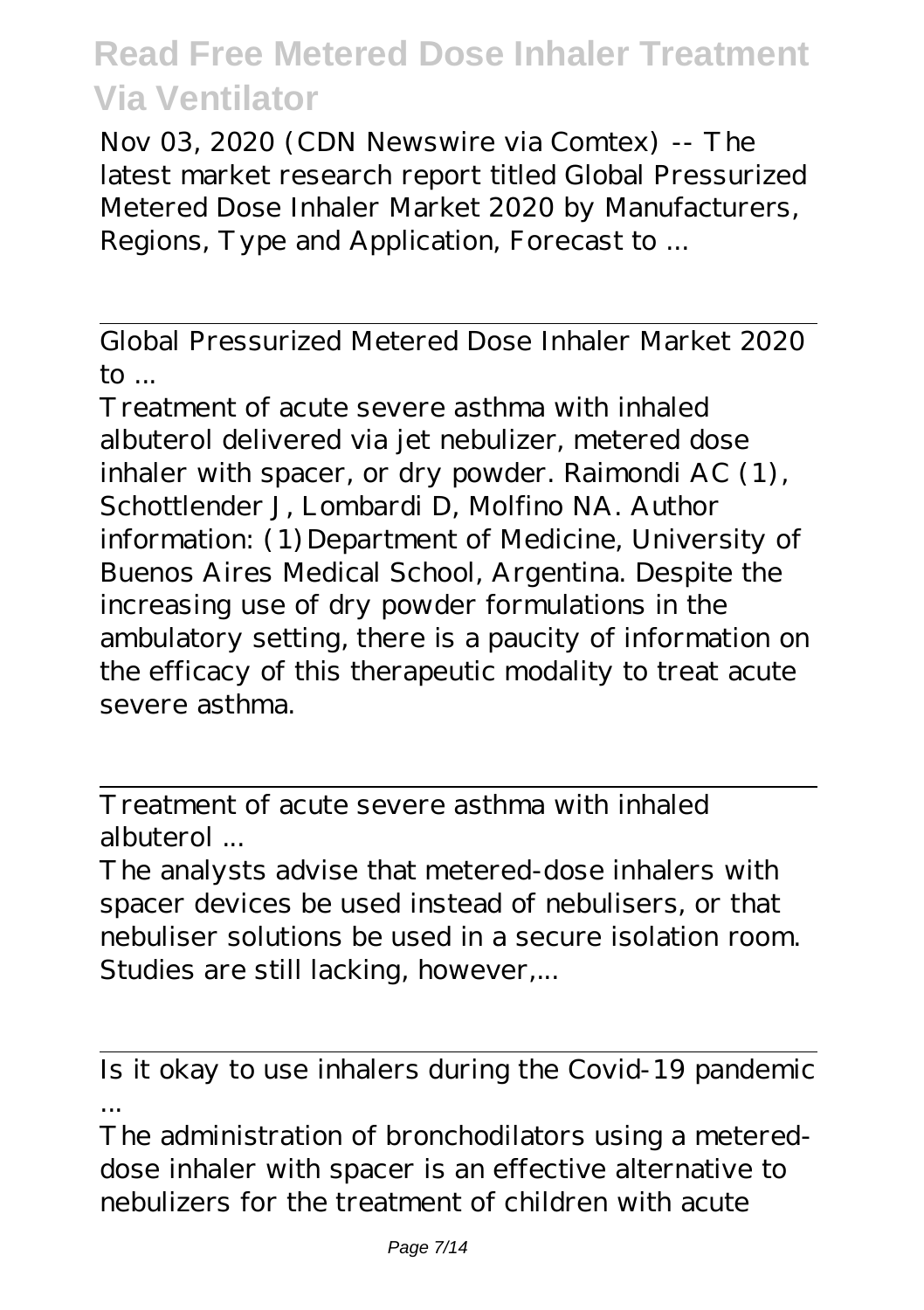asthma exacerbations in the emergency department. Pediatric Emergency Care20 (10):656-659, October 2004. Separate multiple e-mails with a (;).

Salbutamol via Metered-Dose Inhaler With Spacer Versus ...

3 0 mcg/ml Adult dose is 10-50 ng/kg/min ordered as 500mcg/50 ml sterile solution Dispense in 60 ml blue AeroNeb syringes with blue AeroNeb tubing sets attached and primed Dispensed solution 500mcg/50 ml given via medication pump.

Metered Dose Inhaler Technology explores the technologies of pressurized metered dose inhalation (MDI) delivery systems and provides practical, easy-touse guidance to effective product formulation. With contributions from an international panel of authors, the book addresses the global phase-out of chloroflurocarbon chemicals (CFCs), the generation of propellant systems to replace them, and their associated new medications and therapies. Topics include the manufacture of metered dose inhalers, particle size analysis in inhalation therapy, development and testing, pharmcokinetics and metabolism of propellants, toxicology, and more.

Features patient information on inhaler use for the treatment of asthma, provided by the University of Illinois McKinley Health Center. Discusses the medications used, and includes step by step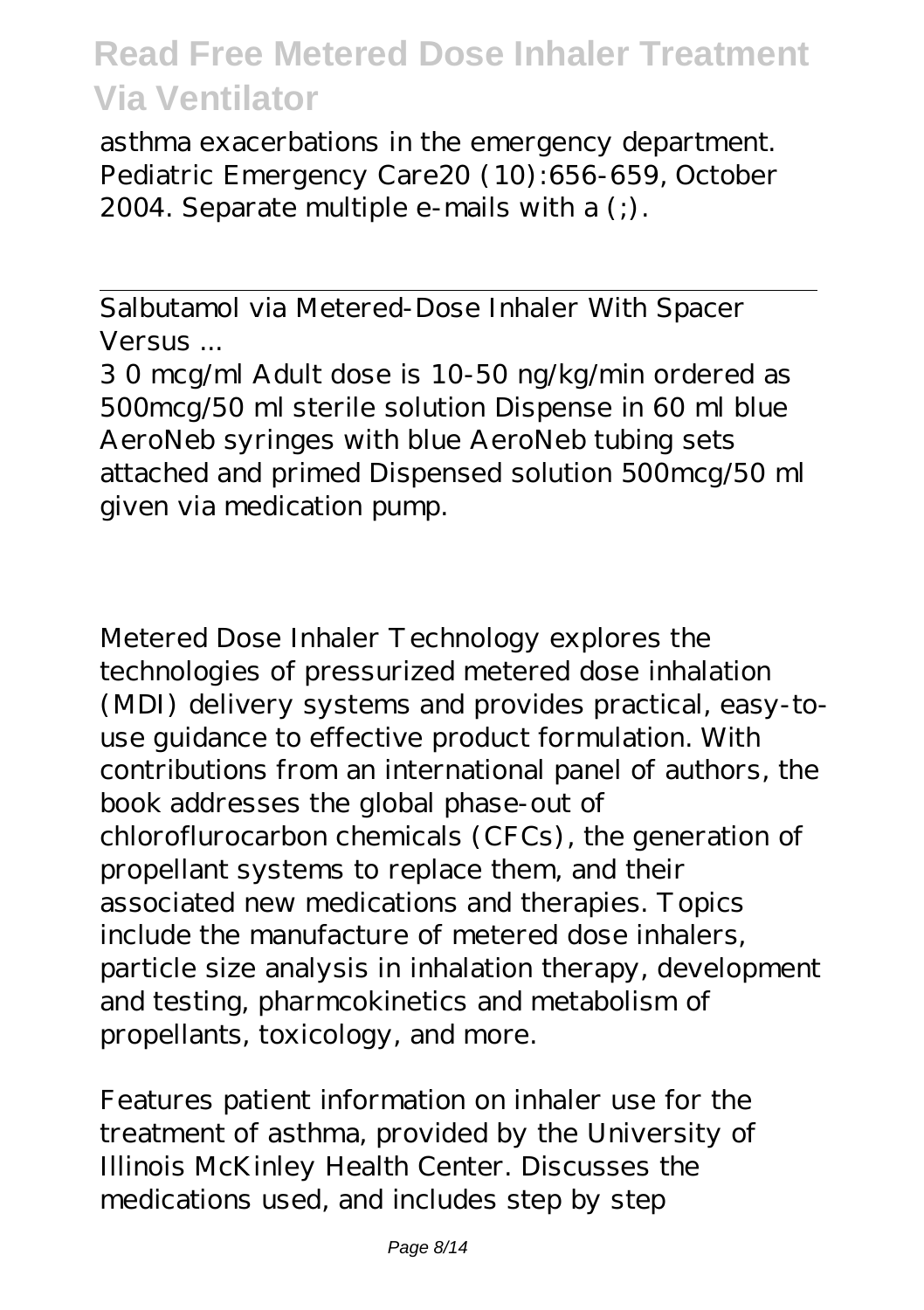instructions. Contains diagrams.

Inhaled medicines are widely used to treat pulmonary and systemic diseases. The efficacy and safety of these medicines can be influenced by the deposited fraction, the regional deposition pattern within the lungs and by post-depositional events such as drug dissolution, absorption and clearance from the lungs. Optimizing performance of treatments thus requires that we understand and are able to quantify these product and drug attributes. Inhaled Medicines: Optimizing Development through Integration of In Silico, In Vitro and In Vivo Approaches explores the current state of the art with respect to inhalation drug delivery, technologies available to assess product performance, and novel in silico methods now available to link in vitro product performance to clinical performance. Recent developments in the latter field, especially the prospect of integration of threedimensional Computational Fluid Particle Methods (3D-CFPD) with physiologically based pharmacokinetic (PBPK models), unlocks the potential for in silico population studies that can help inform and optimize treatment and product development strategies. In this highly multidisciplinary field, where progress occurs at the intersection of several disciplines of engineering and science, this work aims to integrate current knowledge and understanding and to articulate a clear vision for future developments. ? Considers the healthcare needs driving the field, and where inhaled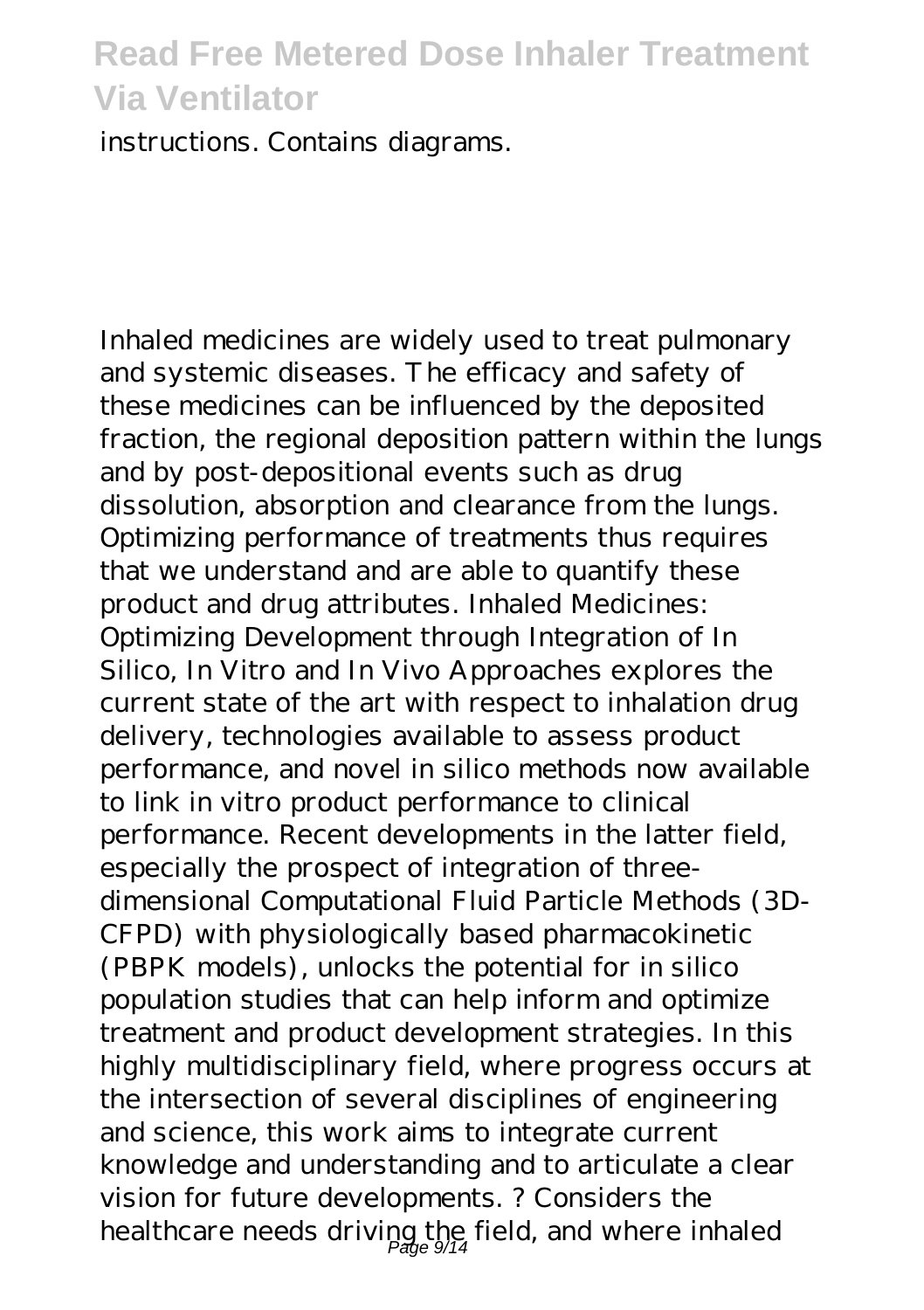drugs could have the maximum impact ? Gives a concise account of the state of the art in key areas and technologies such as device and formulation technologies, clinically relevant in vitro performance assessment, medical imaging, as well as in silico modelling and simulation ? Articulates how the combination of in vitro product performance data, medical imaging and simulations technologies in the framework of large scale in silico pre-clinical trials could revolutionize the field ? Provides systematic and thorough referencing to sources offering a more-indepth analysis of technical issues

Kendig, Chernick's Disorders of the Respiratory Tract in Children is the definitive medical reference book to help you confront critical challenges using the latest knowledge and techniques. You'll get the state-of-theart answers you need to offer the best care to young patients. Tackle the toughest challenges and improve patient outcomes with coverage of all the common and rare respiratory problems found in newborns and children worldwide. Get a solid foundation of knowledge to better understand and treat your patients through coverage of the latest basic science and its relevance to clinical problems. Get comprehensive, authoritative coverage on today's hot topics, such as interstitial lung disease, respiratory disorders in the newborn, congenital lung disease, swine flu, genetic testing for disease and the human genome, inflammatory cytokines in the lung, new radiologic techniques, diagnostic imaging of the respiratory tract, and pulmonary function tests. Learn from the experts with contributions from 100 world authorities in the fields of pediatrics, pulmonology, neurology, microbiology, cardiology,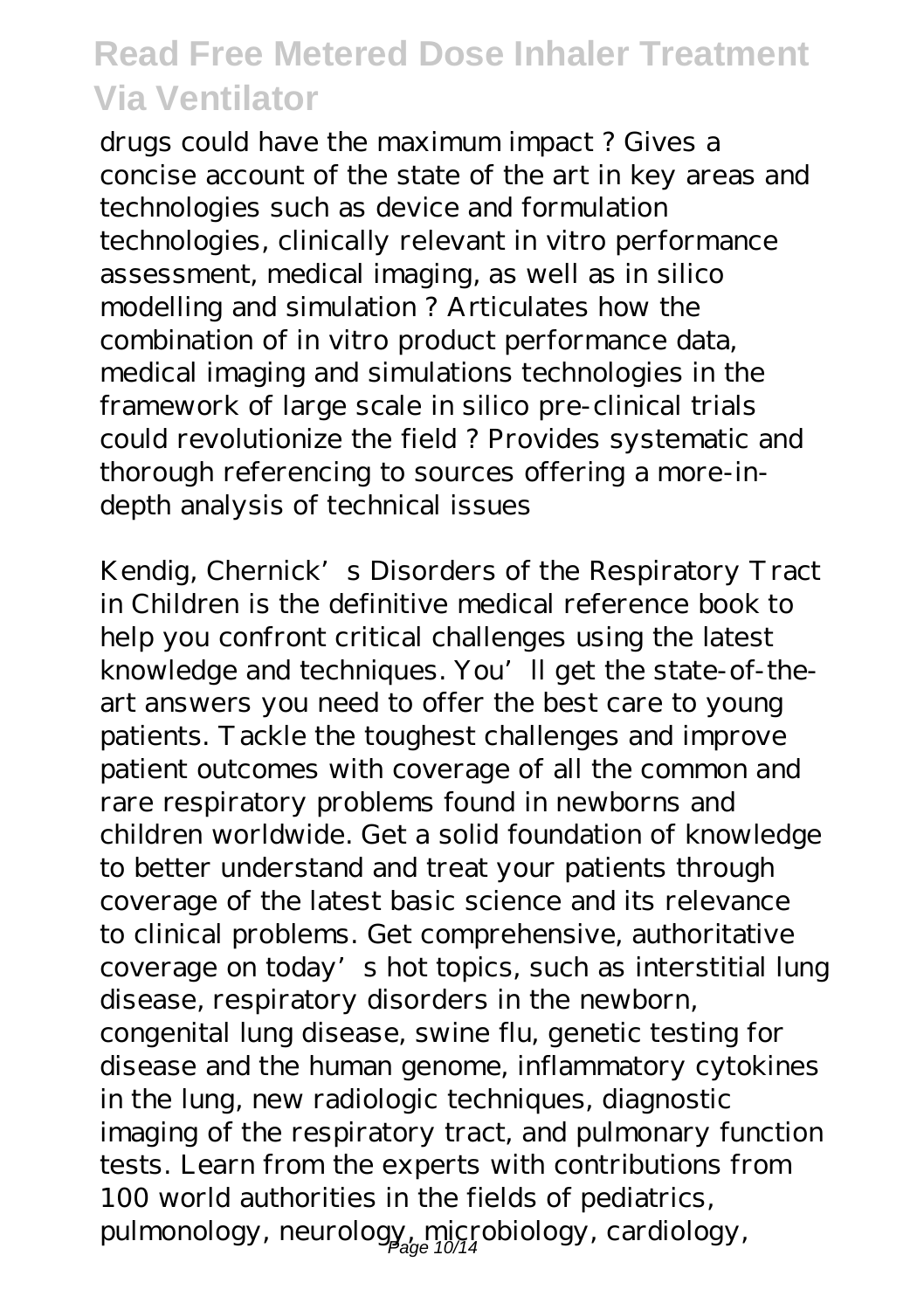physiology, diagnostic imaging, anesthesiology, otolaryngology, allergy, and surgery.

The use of heat moisture exchangers (HMEs) is becoming more popular with many institutions delivering aerosolized medications between the HME and the endotracheal tube of patients being mechanically ventilated. When HMEs become saturated resistance can increase which can cause changes that can lead to patient-ventilator dysnchrony, development of intrinsic PEEP, and weaning difficulty. The purpose of this study was to determine the effects of aerosol drug delivery on resistance through heat-moisture exchangers. An in-vitro model to simulate exhaled heat and humidity from a patient's lungs was developed by connecting the test lung to a cascade humidifier that was placed between the endotracheal tube and the test lung. Temperature (37°C) and relative humidity (100%) were held constant through all test runs. Ventilator settings used for the study were as follows: Tidal volume 500 mL, frequency 15/min, PEF 60 L/min, PEEP 5 cmH2O, bias flow 2 L/min and I:E ratio 1:3. The pressurized metered-dose inhaler (pMDI; ProAir HFA) with a minispacer (Thayer Medical), hand-held nebulizer (HHN; Salter Labs) and placebo (No aerosol generator or medication) were compared. Albuterol sulfate (2.5 mg/3 ml) was administered through continuous HHN and six puffs of albuterol were given from a pMDI equaling one treatment. Neither medication nor aerosol device was used with the placebo group in order to determine the effect of HME on airway resistance during mechanical ventilation. Six aerosolized treatments were given to simulate a patient receiving albuterol every four hours over a twenty-four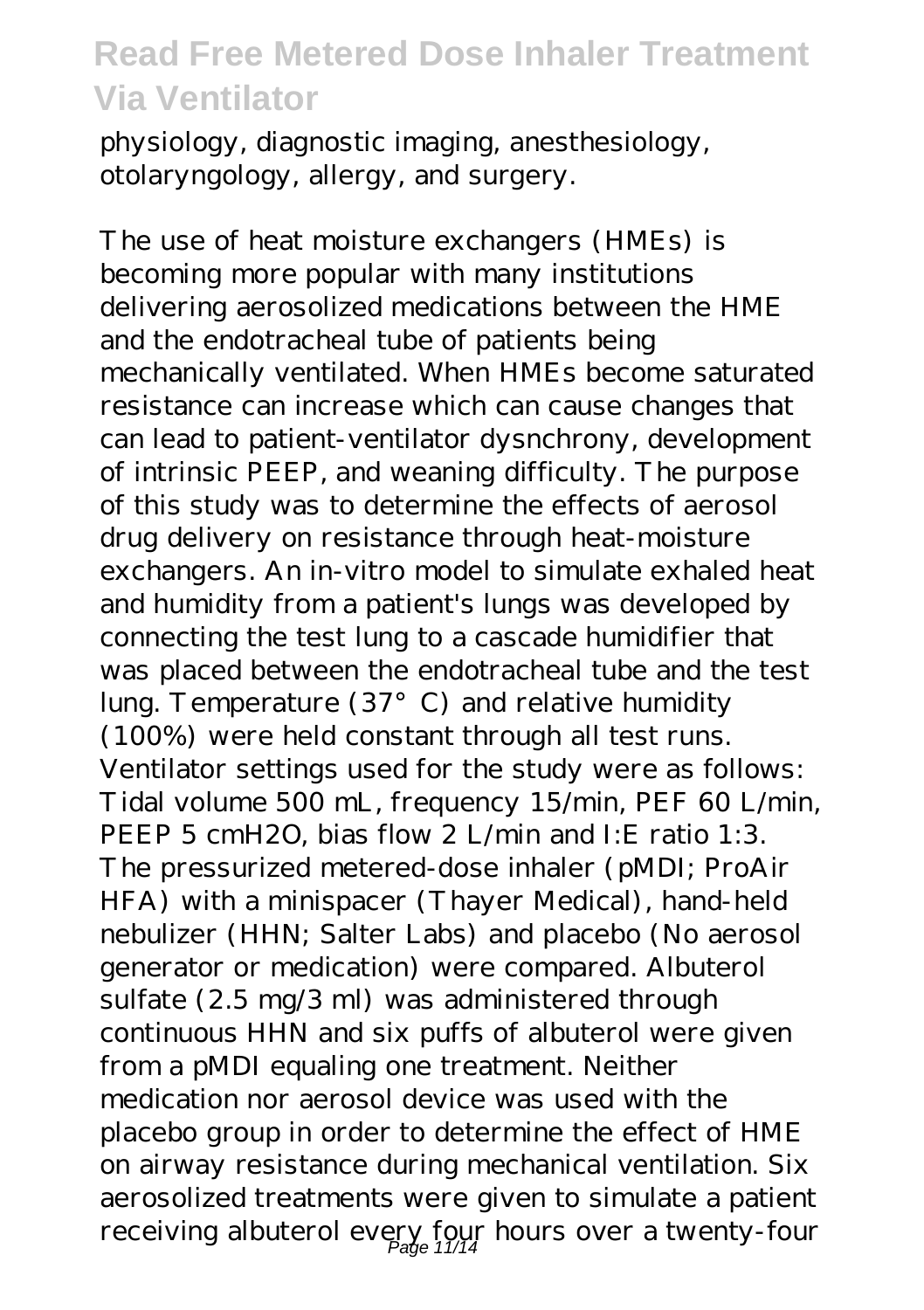hour period. While five minutes was allowed between treatments, airway resistance was measured via the ventilator before and after the administration of the placebo, pMDI and HHN, which equaled five-minute intervals. Data Analysis: Descriptive statistics, dependent t-tests, one-way analysis of variance (ANOVA), repeated measures ANOVA and post-hoc multiple comparisons were utilized for the data analysis of this study, using SPSS version 16.0. A p-value

Enhance your airway management skills and overcome clinical challenges with Benumof and Hagberg's Airway Management, 3rd Edition. Trusted by anesthesiologists, residents, and nurse anesthetists, this one-of-a-kind anesthesiology reference offers expert, full-color guidance on pre- and post-intubation techniques and protocols, from equipment selection through management of complications. Consult this title on your favorite e-reader with intuitive search tools and adjustable font sizes. Elsevier eBooks provide instant portable access to your entire library, no matter what device you're using or where you're located. Practice with confidence by consulting the only reference exclusively dedicated to airway management, and trusted by anesthesiologists, residents, and nurse anesthetists for up-to-date information on every aspect of the field. Focus on the most essential and practical information with a concise, how-to approach, carefully chosen illustrations, and case examples and analysis throughout. Apply the latest know-how with new chapters on video laryngoscopes and airway management during CPR, plus comprehensive updates throughout from Dr. Carin Hagberg and many new contributing experts on airway management. Select the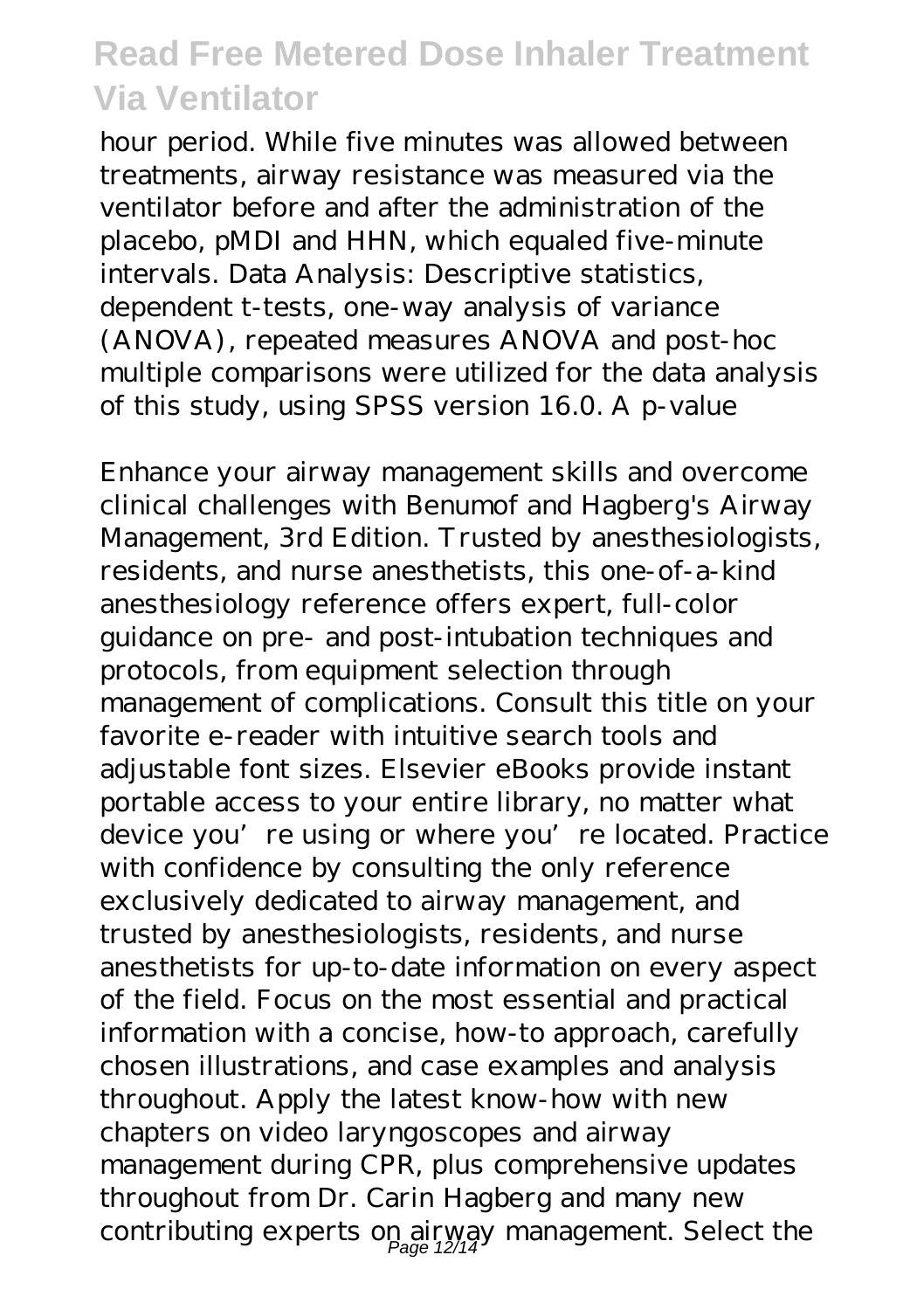most appropriate techniques for difficult cases using the latest ASA guidelines. Gain a rich visual perspective on complex procedures and monitoring techniques with hundreds of new full-color illustrations throughout. View videos of intubation and airway management procedures online at www.expertconsult.com, plus access the entire, searchable contents of the book.

The pace of new research and level of innovation repeatedly introduced into the field of drug delivery to the lung is surprising given its state of maturity since the introduction of the pressurized metered dose inhaler over a half a century ago. It is clear that our understanding of pulmonary drug delivery has now evolved to the point that inhalation aerosols can be controlled both spatially and temporally to optimize their biological effects. These abilities include controlling lung deposition, by adopting formulation strategies or device technologies, and controlling drug uptake and release through sophisticated particle technologies. The large number of contributions to the scientific literature and variety of excellent texts published in recent years is evidence for the continued interest in pulmonary drug delivery research. This reference text endeavors to bring together the fundamental theory and practice of controlled drug delivery to the airways that is unavailable elsewhere. Collating and synthesizing the material in this rapidly evolving field presented a challenge and ultimately a sense of achievement that is hopefully reflected in the content of the volume.

This new edition presents information and knowledge